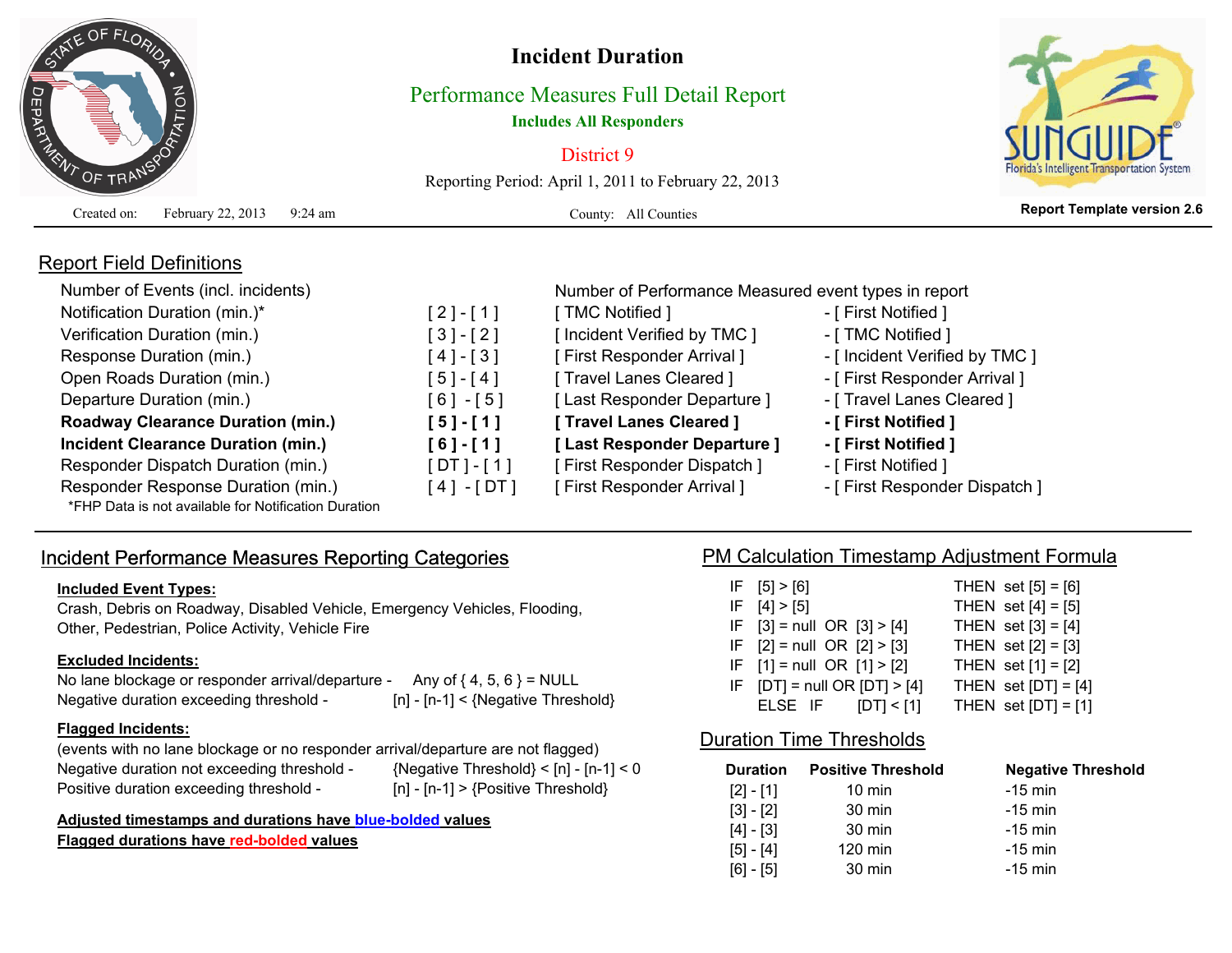# **Incident Timeline Data (non-adjusted verses adjusted values)**

| <b>EVENTID</b><br><b>SEVERITY</b> | $[2 - 1]$<br>Notification                                                                                      |      | $[3-2]$ $[4-3]$ $[5-4]$ $[6-5]$<br>Verification Response Open Roads Departure<br>Duration (mins.) Duration (mins.) Duration (mins.) Duration (mins.) Duration (mins.) |             |                   |                   |                | Arrival Cleared Departure         | [DT]<br><b>Responder Dispatched</b><br>$[DT - 1]$<br>Dispatch<br>Duration<br>(mins.) | $[4 - DT]$<br>Response<br>Duration<br>(mins.) | $[5] - [1]$<br>Roadway<br>Clearance<br>Duration<br>(mins.) | $[6] - [1]$<br>Incident<br>Clearance<br>Duration<br>(mins.) |
|-----------------------------------|----------------------------------------------------------------------------------------------------------------|------|-----------------------------------------------------------------------------------------------------------------------------------------------------------------------|-------------|-------------------|-------------------|----------------|-----------------------------------|--------------------------------------------------------------------------------------|-----------------------------------------------|------------------------------------------------------------|-------------------------------------------------------------|
| 1822                              | 04/13 09:31:43 04/13 09:31:43 04/13 09:31:43 04/13 09:31:43 04/13 15:28:22 04/14 09:42:52                      |      |                                                                                                                                                                       |             |                   |                   |                |                                   | 04/13 09:31:43                                                                       |                                               |                                                            |                                                             |
| Severity 3                        | 0.00                                                                                                           |      | 0.00                                                                                                                                                                  | 0.00        |                   | 356.65            |                | 1,094.50                          | 0.00                                                                                 | 0.00                                          | 356.65                                                     | 1,451.15                                                    |
|                                   | 04/13 09:31:43   04/13 09:31:43   04/13 09:31:43   04/13 09:31:43                                              |      |                                                                                                                                                                       |             |                   |                   |                | 04/13 15:28:22   04/14   09:42:52 | 04/13 09:31:43                                                                       |                                               |                                                            |                                                             |
|                                   | 0.00                                                                                                           |      | 0.00                                                                                                                                                                  | 0.00        |                   | 356.65            | 1,094.50       |                                   | 0.00                                                                                 | 0.00                                          | 356.65                                                     | 1,451.15                                                    |
| 1823                              | 04/13 15:45:24  04/13 15:45:24  04/13 15:45:24  04/13 15:49:27  04/13 16:13:51  04/13 16:14:01                 |      |                                                                                                                                                                       |             |                   |                   |                |                                   | 04/13 15:49:10                                                                       |                                               |                                                            |                                                             |
| Severity 3                        |                                                                                                                | 0.00 | 0.00                                                                                                                                                                  | 4.05        |                   | 24.40             |                | 0.17                              | 3.77 0.28                                                                            |                                               | 28.45                                                      | 28.62                                                       |
|                                   | 04/13 15:45:24  04/13 15:45:24  04/13 15:45:24  04/13 15:49:27  04/13 16:13:51  04/13 16:14:01                 |      |                                                                                                                                                                       |             |                   |                   |                |                                   | 04/13 15:49:10                                                                       |                                               |                                                            |                                                             |
|                                   |                                                                                                                | 0.00 |                                                                                                                                                                       |             |                   |                   |                | 0.00 4.05 24.40 0.17              | 3.77 0.28                                                                            |                                               | 28.45                                                      | 28.62                                                       |
| 1824                              | 04/14 09:23:54 04/14 09:23:54 04/14 09:23:54 04/14 09:23:54 04/14 09:43:46 04/14 09:43:22                      |      |                                                                                                                                                                       |             |                   |                   |                |                                   | 04/14 09:23:54                                                                       |                                               |                                                            |                                                             |
| Severity 1                        | $\sim$ 0.00                                                                                                    |      | $\sim$ 0.00                                                                                                                                                           | $\sim$ 0.00 | 19.87             |                   | $-0.40$        |                                   | $0.00$ 0.00                                                                          |                                               | 19.87 — 19.7                                               | 19.47                                                       |
|                                   | 04/14 09:23:54 04/14 09:23:54 04/14 09:23:54 04/14 09:23:54 04/14 09:43:22 04/14 09:43:22                      |      |                                                                                                                                                                       |             |                   |                   |                |                                   | 04/14 09:23:54                                                                       |                                               |                                                            |                                                             |
|                                   |                                                                                                                | 0.00 | 0.00                                                                                                                                                                  | $\sim$ 0.00 |                   | 19.47 0.00        |                |                                   | $0.00$ 0.00                                                                          |                                               | 19.47                                                      | 19.47                                                       |
| 1826                              | 04/14 10:01:25  04/14 10:01:25  04/14 10:01:25  04/14 10:01:25  02/01 14:20:37  02/01 14:20:12                 |      |                                                                                                                                                                       |             |                   |                   |                |                                   | 04/14 10:01:25                                                                       |                                               |                                                            |                                                             |
| Severity 3                        | 0.00                                                                                                           |      | 0.00                                                                                                                                                                  |             | $0.00$ 422,179.20 |                   |                | $-0.42$                           | $0.00$ 0.00                                                                          |                                               | 422,179.20 422,178.78                                      |                                                             |
|                                   | 04/14 10:01:25 04/14 10:01:25 04/14 10:01:25 04/14 10:01:25 02/01 14:20:12 02/01 14:20:12 04/14 10:01:25       |      |                                                                                                                                                                       |             |                   |                   |                |                                   |                                                                                      |                                               |                                                            |                                                             |
|                                   | 0.00                                                                                                           |      | 0.00                                                                                                                                                                  | 0.00        |                   | 422,178.78 0.00   |                |                                   | $0.00$ 0.00                                                                          |                                               |                                                            | 422,178.78 422,178.78                                       |
| 1836                              | 06/21 11:56:00  06/21 11:56:00  06/21 11:56:00  06/21 11:58:46  06/21 11:57:59  02/08  10:17:32                |      |                                                                                                                                                                       |             |                   |                   |                |                                   | 06/21 11:58:39                                                                       |                                               |                                                            |                                                             |
| Severity 3                        | 0.00                                                                                                           |      | $\sim$ 0.00                                                                                                                                                           | 2.77        | $-0.78$           |                   |                | 333,979.55                        | 2.65 0.12                                                                            |                                               | 1.98                                                       | 333,981.53                                                  |
|                                   | 06/21 11:56:00  06/21 11:56:00  06/21 11:56:00  06/21 11:57:59                                                 |      |                                                                                                                                                                       |             |                   |                   | 06/21 11:57:59 |                                   | 02/08 10:17:32    06/21 11:57:59                                                     |                                               |                                                            |                                                             |
|                                   | 0.00                                                                                                           |      | 0.00                                                                                                                                                                  | $\sim$ 1.98 |                   | $0.00$ 333,979.55 |                |                                   | $1.98$ 0.00                                                                          |                                               | 1.98                                                       | 333,981.53                                                  |
| 1837                              | 06/21 12:01:29  06/21 12:01:29  06/21 12:01:29  01/12 17:05:21  01/12 17:05:46  01/12 17:06:00  01/12 17:03:15 |      |                                                                                                                                                                       |             |                   |                   |                |                                   |                                                                                      |                                               |                                                            |                                                             |
| Severity 3                        |                                                                                                                | 0.00 | 0.00                                                                                                                                                                  | 295,503.87  |                   | 0.42              |                | 0.23                              | 295,501.77 2.10                                                                      |                                               | 295,504.28 295,504.52                                      |                                                             |
|                                   | 06/21 12:01:29 06/21 12:01:29 06/21 12:01:29 01/12 17:05:21 01/12 17:05:46 01/12 17:06:00 01/12 17:03:15       |      |                                                                                                                                                                       |             |                   |                   |                |                                   |                                                                                      |                                               |                                                            |                                                             |
|                                   | 0.00                                                                                                           |      | 0.00                                                                                                                                                                  | 295,503.87  | 0.42              |                   | 0.23           |                                   | 295,501.77 2.10                                                                      |                                               | 295,504.28 295,504.52                                      |                                                             |